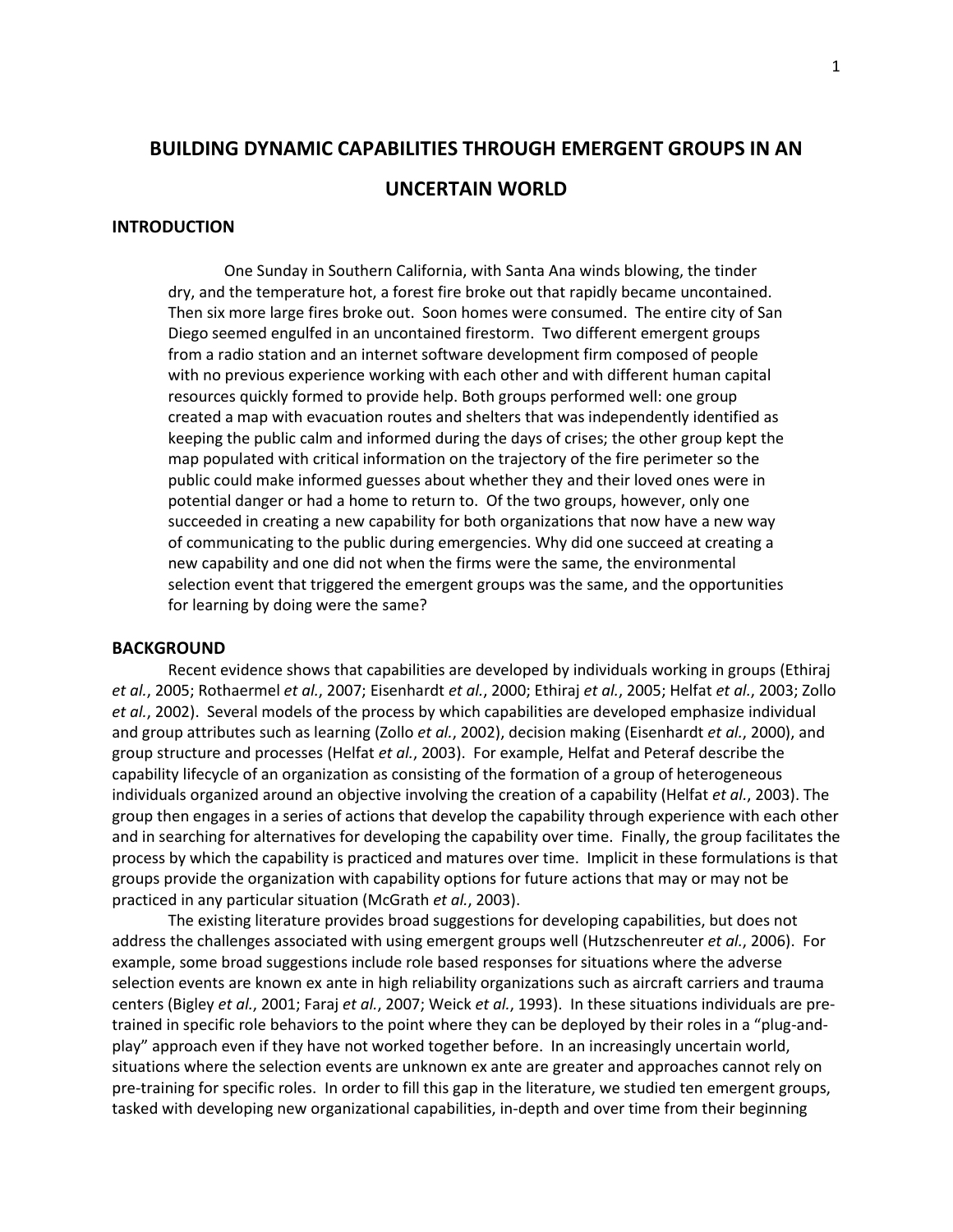through completion. While all the groups succeeded at providing an immediate response to the triggering selection event, only five of the groups successfully developed a new organizational capability while five did not. We analyzed both the challenges consistently faced by emergent groups in responding to selection events and the practices that each group used to manage the challenges inherent in emergent groups to both solve the precipitating event and to build new dynamic capabilities.

## **METHODS**

We used a collective case methodology (Stake, 2005) to study emergent groups that were expected to solve the immediate problem and create a new organizational capability. We qualitatively compared the existence of the practices between those cases who had successfully developed a new capability and those who had not. Because we collected data at the individual and group levels yet sought to understand how these levels contributed to organizational level capabilities, we chose a method that allowed for vertical analyses of categories across levels. Most multi-level approaches such as hierarchical linear modeling (HLM) or within-and-between analysis (WABA) deal with this problem by portioning the variance between the levels in order to be able to examine each level separately (Lacey *et al.*, In-press). The exceptions to this approach are the set theoretic methods based on Boolean algebra, the algebra of logic and set-theoretic relationships. We used one of these methods known as qualitative comparative analysis (QCA) to compare sets of mutually exclusive categories, known as crisp sets, for the presence or absence of tension management practices in succeeding or failing to develop a capability.

# **RESULTS**

We found that the task of developing new capabilities creates the continuous presence of three tensions in balancing the costs and benefits experienced by the group. The first tension concerns the different expertise residing in the group: there is a clear benefit to using the different points of view in the group, but the future orientation of the capabilities makes it costly to agree on a single way to evaluate the different viewpoints. The second tension concerns the mixed priorities within the group: the organization is likely to benefit by different members using the developed capability in different ways that may lead to new applications but doing so makes it costly to establish a single capability or a single set of priorities for creating a capability. The final tension concerns the costs and benefits of unstable membership: the different members are likely to devote different levels of focused attention to the capability-building process which can be costly by slowing the group down in arriving at a solution but can be beneficial by focusing the group's attention on completing sub-tasks before members leave and summarizing progress both before they leave and after they return. Managing these tensions to maximize their benefit while minimizing their costs is very complex and thus, not easily imitated.

**Practices to manage expertise-related tension:** This tension concerns the need to identify ways for group members to leverage the different points of views in the group, while recognizing that the future orientation of the capabilities make it difficult to agree on a single way to evaluate the different viewpoints. Across the ten cases, we identified four practices that were used by at least two of the groups. The first practice we labeled "emergent translators". These were group members who emerged, without explicit tasking, to translate information between others who did not speak the same technical language or understand its significance. These emergent translators emerged in five groups and helped to manage the tension by ensuring that different viewpoints were understood by others. A second practice, used by six of the groups, was explicitly encouraging building on each other's work, often using rapid-building-oriented brain-storming sessions among group members. This practice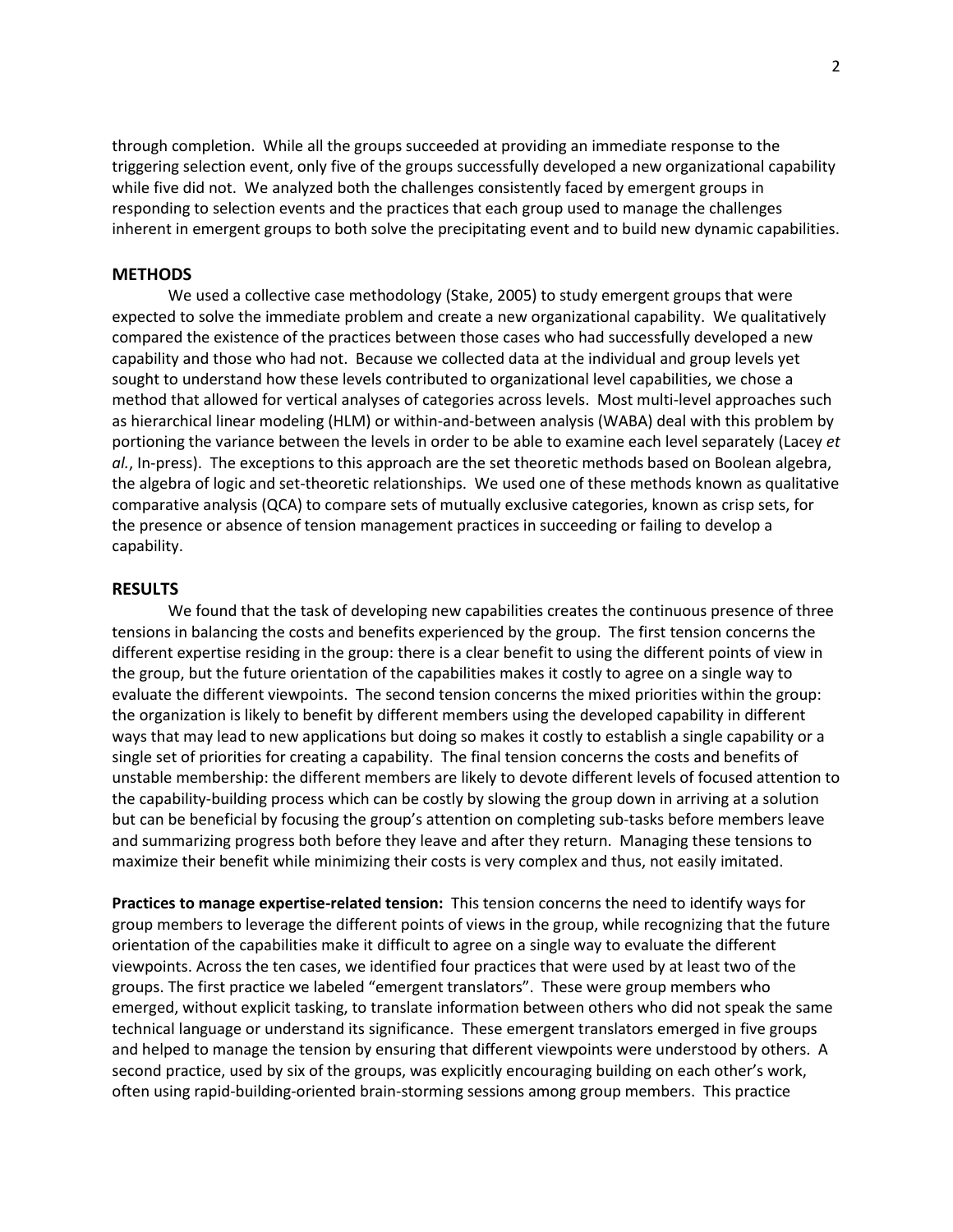helped to manage the tension by replacing the need for objective evaluations of each others' ideas with a process of collectively discussing and transforming those ideas for which there was the most overlap among the members. A third practice – used by six of the groups - for managing the tension was the emergence of a story within the group that each member used to share their point of view. By having a common reference for sharing different points of view about the same story, ways to supersede those differences were more easily identified. A final practice, observed in four of the groups, was to have the group's emerging ideas evaluated by an outsider in the presence of all of the members. The evaluation served not only the purpose of providing external feedback, but more importantly, having the group members present during this evaluation allowed the members a new common referent from which to share points of view on how to improve their ideas.

**Practices to manage priority-related tension:** Different priorities create a tension within the group as to what issues and information are more important than others. One practice for managing this tension, observed in five of the groups, was the group engaged in an iterative process of collectively reframing the problem that the capability was intended to solve in such a way as to encompass a larger set of possible solutions than initially conceived. A second practice to manage the priorities tension was the revision of group goals in response to changes in member's preferences. As new information came into the group, causing members to shift their preferences, three of the group members shifted their goals to incorporate these changes. This shifting helped to manage the priority tension since it made explicit that the group was intent on meeting all members' priorities throughout the group's efforts. A third practice we observed in six of the cases was the explicit discussion of each other's interests. A final practice for managing the tension was to create contingency plans to the idea for the capability they were developing. The contingency planning managed the priorities tension by incorporating members' different priorities: instead of dismissing a member's priorities, the member's priority might be instituted within the back-up plan.

**Practices to manage differences in attention:** This tension concerns differences in commitment and timing of contributions that must be allowed if valuable expertise is to be accessed, but must be managed to avoid free-riding, emotional exhaustion, inadequate participation of those with less time, and feelings of inequity among those who give more time. Four practices for managing this tension were observed in two or more groups. The first practice – observed in two of the groups is what we call "pulse-taking", in which the energy of the group is continuously assessed to identify periods of less energy, and then efforts such as coffee or yogurt breaks are taken to increase the energy level. This helps to manage the attention tension since it engages the whole group in becoming re-energized even if only one or two members experience exhaustion. A second practice used by six of the groups was a set of actions that the group took to make it easy for members to rejoin ongoing conversations in the project. The unstable membership meant that members often left during meetings to attend other meetings or take care of other business. Group progress would have been harmed if the group stopped their conversation every time a member returned; moreover, making no effort to help the member rejoin the conversation would lead to missing the returning member's opinion. So these six groups took a variety of actions to help members easily rejoin conversations, including visibly displaying work they were doing (e.g., on flip charts), subdividing the work into "mini-projects" so that a returning member could easily place the ongoing conversation into a context, dating work products, and frequently synthesizing. A third practice used by five of the groups to manage the tension was to use external feedback, often provided through a group member, to focus attention of group members during the group process. A final practice for managing the tension that was observed by eight of the groups was what we refer to as "building on volunteerism". Building on volunteerism refers to recognition by the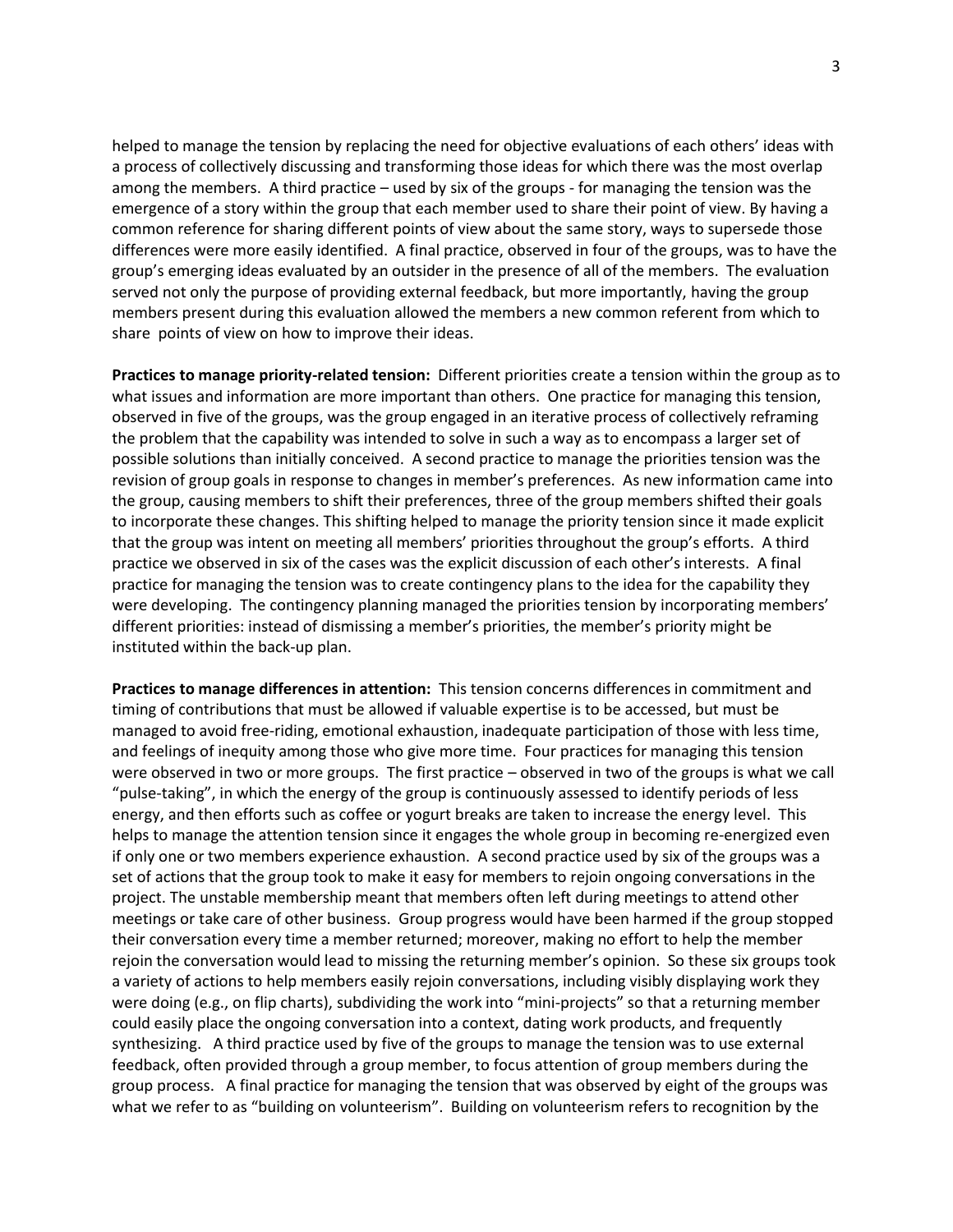group that the members are essentially volunteers; they can choose not to participate at any point in the process (even those with little autonomy can choose to not contribute or simply acquiesce to the suggestions of others). This recognition led to practices that leveraged the volunteerism, such as allowing people to select the aspect of the problem that they are most passionate about (rather than assigning them a task that was commensurate with their job responsibilities or expertise) and having the group help the person pursue that passion through brainstorming, mentoring, or "an extra pair of hands.

# **Necessary and Sufficient Practices for Building Dynamic Capabilities**

For each tension, we indicated if the group had or had not used each of the four identified practices. Table 1 shows the truth table for the expertise tension practices, priority tension practices, and the attention tension practices and whether or not the case was judged to have developed a capability.

----Insert Table 1 about here----

The QCA analysis of the truth table are detailed under Table 1 and shows that there are two alternative configurations of the four practices for minimizing the negative aspects of diverse expertise while maintaining its positive aspects that are associated with capability building: a) developing a common story through which members share their points of view and b) encouraging building on others' work or c) developing emergent internal translators and d) using outside evaluators to publically evaluate the group's effort. That is, there are two sets of alternative configurations that are both necessary and sufficient for managing diverse expertise. Since either of these configurations was equally associated with building a capability for managing expertise diversity, they are consistent with the organizational principle of equifinality. Table 1 also shows that there was only one configuration of the four practices for managing the differences in priorities. This necessary and sufficient set of practices consisted of: a) reframing the problem to enlarge the number of possible solutions and b) discussing each member's interests. Revising goals and contingency planning were neither necessary nor sufficient practices for managing differences in priorities in order to develop a capability. Finally, Table 1 shows that groups that succeeded at developing a capability managed their attention focus tension by either: a) making it easy to rejoin ongoing conversations and b) building on volunteerism or c) pulse-taking and using external feedback to drive focus. That is, among the four practices, two sets of two different practice configurations were separately both necessary and sufficient for managing the tensions of diverse focus.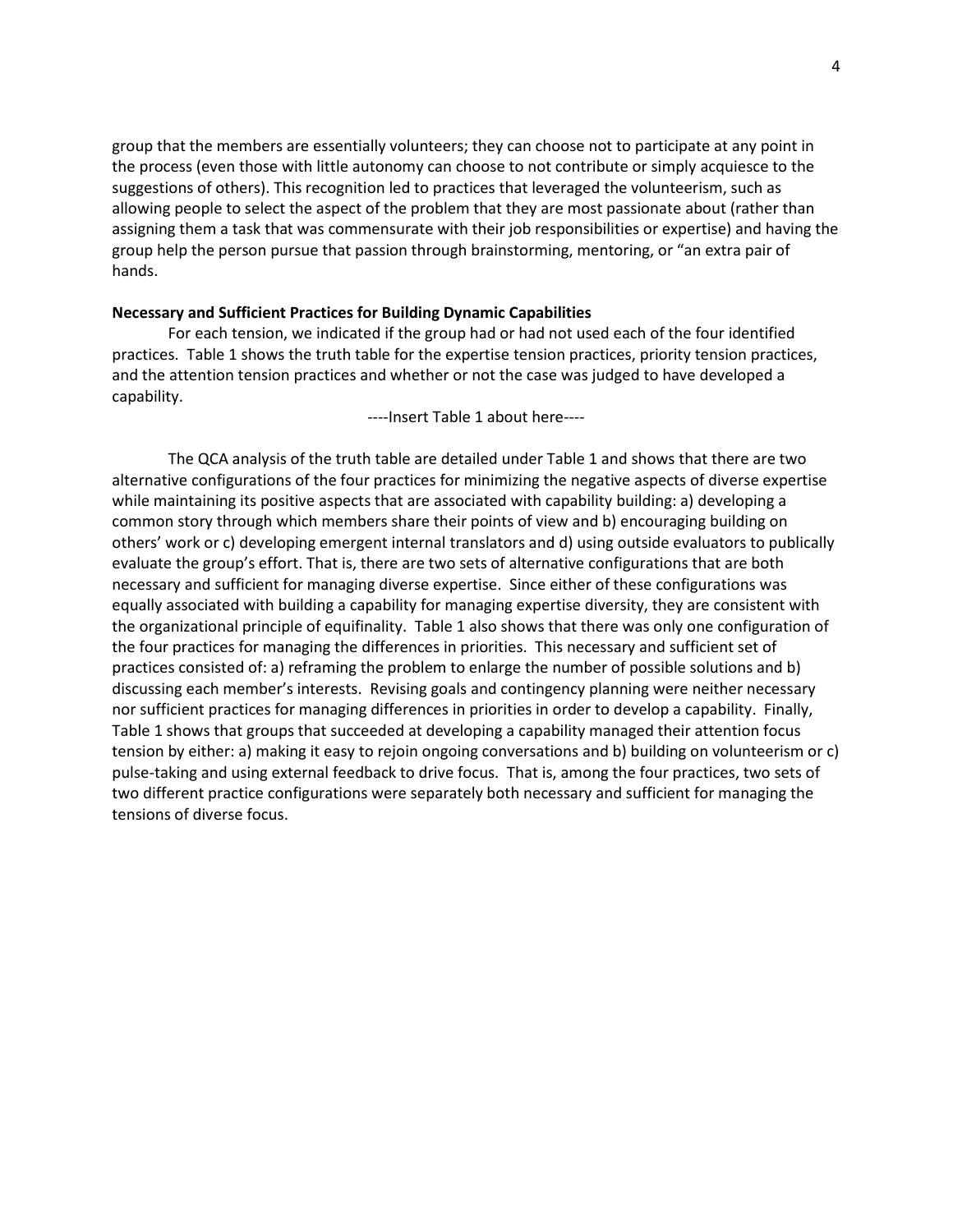Table 1: Truth Table for Combinations of Practices for Managing Differences in Expertise, Priorities, Attention to Build Capability

|                                       | Translato<br>r(A) | <b>Building</b><br>(B) | Story (C) | Outside<br>evaluatio<br>n(D) | Reframin<br>g(E) | Goal<br>revision<br>(F) | Interests<br>(G) | Continge<br>ncy plans<br>(H) | Pulse (I) | Rejoin (J) | External<br>Feedback<br>(K) | Voluntee<br>rism (L) | Capability |
|---------------------------------------|-------------------|------------------------|-----------|------------------------------|------------------|-------------------------|------------------|------------------------------|-----------|------------|-----------------------------|----------------------|------------|
| Design Corp.                          | No                | Yes                    | Yes       | Yes                          | Yes              | Yes                     | Yes              | Yes                          | Yes       | Yes        | Yes                         | Yes                  | Yes        |
| Radio & Internet<br>Corps.            | Yes               | Yes                    | Yes       | Yes                          | Yes              | Yes                     | Yes              | No                           | <b>No</b> | Yes        | Yes                         | Yes                  | Yes        |
| Government<br>Command Post (CP)       | Yes               | Yes                    | Yes       | Yes                          | Yes              | No                      | Yes              | Yes                          | No        | Yes        | Yes                         | No                   | Yes        |
| Complex Corp.<br>White Paper (WP)     | Yes               | Yes                    | Yes       | No                           | Yes              | No                      | Yes              | No                           | Yes       | Yes        | No                          | Yes                  | Yes        |
| Consumer Corp.                        | <b>No</b>         | Yes                    | Yes       | No                           | Yes              | Yes                     | Yes              | Yes                          | No        | Yes        | Yes                         | Yes                  | Yes        |
| Software Corp.                        | Yes               | No                     | No        | No                           | No               | No                      | Yes              | No                           | No        | Yes        | No                          | No                   | No         |
| Professional<br>Organization          | No                | Yes                    | Yes       | No                           | No               | No                      | No               | Yes                          | No        | No         | No                          | Yes                  | No         |
| Educational<br>Institution            | No                | No                     | No        | Yes                          | No               | No                      | No               | No                           | No        | No         | No                          | Yes                  | No         |
| Radio & Internet<br>Corps.            | Yes               | No                     | <b>No</b> | No                           | <b>No</b>        | No                      | <b>No</b>        | No                           | <b>No</b> | No         | <b>No</b>                   | Yes                  | No         |
| Complex Corp.<br>Virtual Teaming (VT) | <b>No</b>         | No                     | No        | No                           | No               | No                      | No               | Yes                          | <b>No</b> | Yes        | No                          | Yes                  | No         |

Where: Yes = presence; No = absence

 $A \bullet B \subset Z$ , where  $A \bullet B \subseteq Z$  but  $A \bullet B \neq Z$  (A and B are a subset of Z) F  $\bullet H \not\subset Z$  and  $F \bullet H \neq Z$  (F and H are not a subset of Z)  $CoD \subset Z$ , where  $CoD \subseteq Z$  but  $CoD \neq Z$  (C and D are a subset of Z)  $J \bullet L \subset Z$  where  $J \bullet L \subset Z$  but  $J \bullet L \neq Z$  (J and L are a subset of Z)  $A \bullet B + C \bullet D \rightarrow Z$  (the subset A and B or the subset C and D) imply Z  $A \bullet B + C \subset Z$  where  $I \bullet K \subset Z$  but  $I \bullet K \neq Z$  (I and K are a subset of Z)

E•G  $\subset$  Z where E•G  $\subseteq$  Z but E•G≠Z (E and G are a subset of Z)  $\Box$  J•L + I•K  $\rightarrow$ Z (the subset J and L or the subset I and K) imply Z